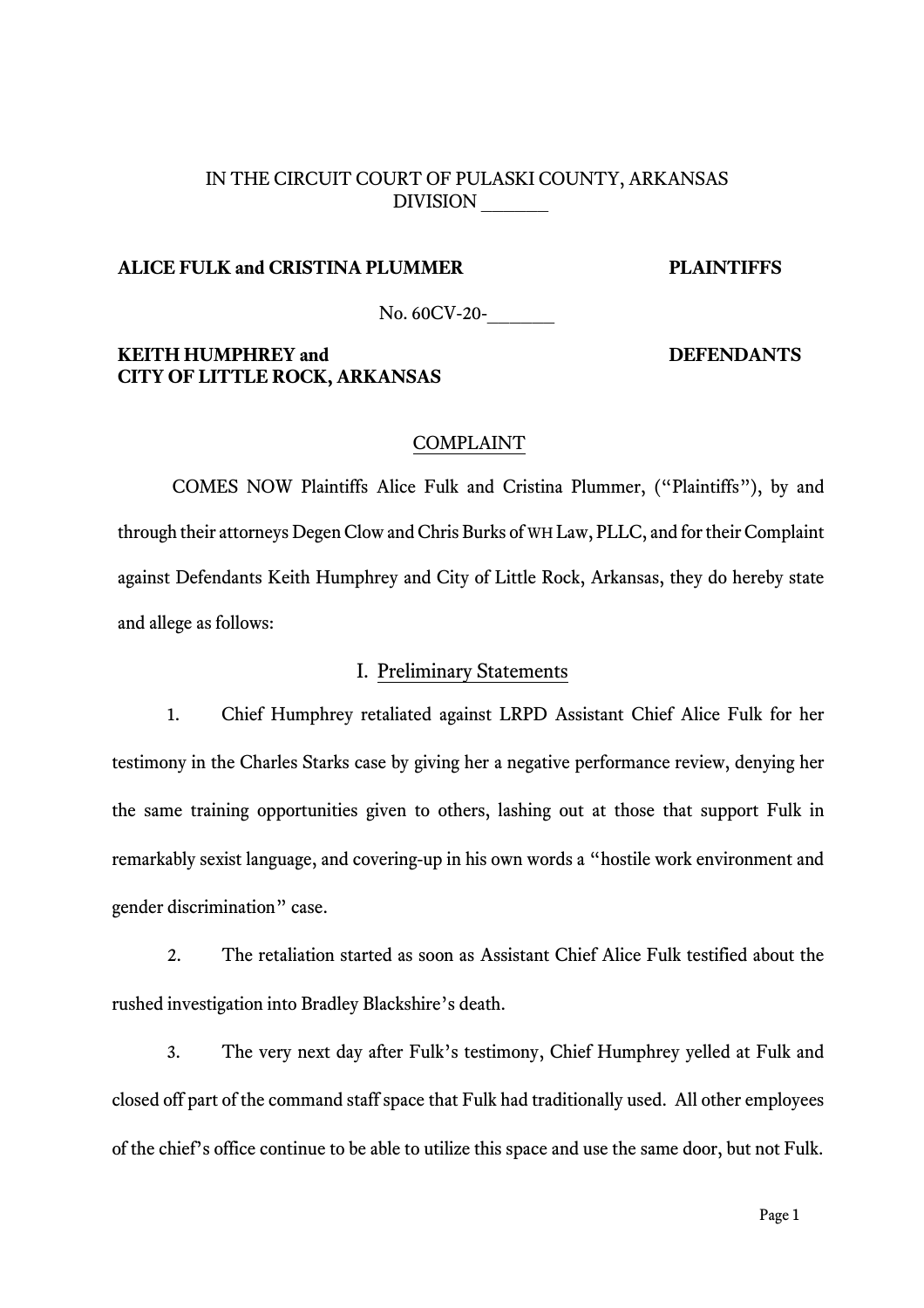4. Chief Humphrey then proceeded to give Fulk a negative performance review in December of 2019. This review severely impacts Fulk's ability to earn a new job or promotion.

5. Rather than let Humphrey's negative review of Fulk be enough—Humphrey has progressively gotten worse and continued regularly attacking Fulk for the job she is doing. Humphrey has continued to deny Fulk and Plummer the training they request.

6. To top it off, Humphrey admits in writing that that there was a "hostile work environment," and that there is a "very compelling case" for "gender discrimination."

7. Yet rather than have an Internal Affairs investigation into Humphrey and these serious issues, when confronted, Humphrey merely transfers officers to new divisions and shuts down Internal Affairs investigations to cover up these very serious legal issues.

### II. Parties, Jurisdiction and Venue

8. Plaintiffs were at all times relevant to this complaint citizens and residents of Arkansas and work for the Little Rock Police Department in Pulaski County, Arkansas.

9. Even though Defendant Keith Humphrey swore his address was 3308 Quidnet Rd., Norman OK 73071 in the judgment entered against him on September 06, 2019, he has been the Police Chief of the City of Little Rock Police Department since April 15, 2019.

10. The City of Little Rock is a municipality of the State of Arkansas. It hired, conducted a search with a job application requiring honest statements, and employs Keith Humphrey.

11. This suit alleges common law causes of action against the Defendants which occurred in the State of Arkansas, and this suit seeks damages as a relief.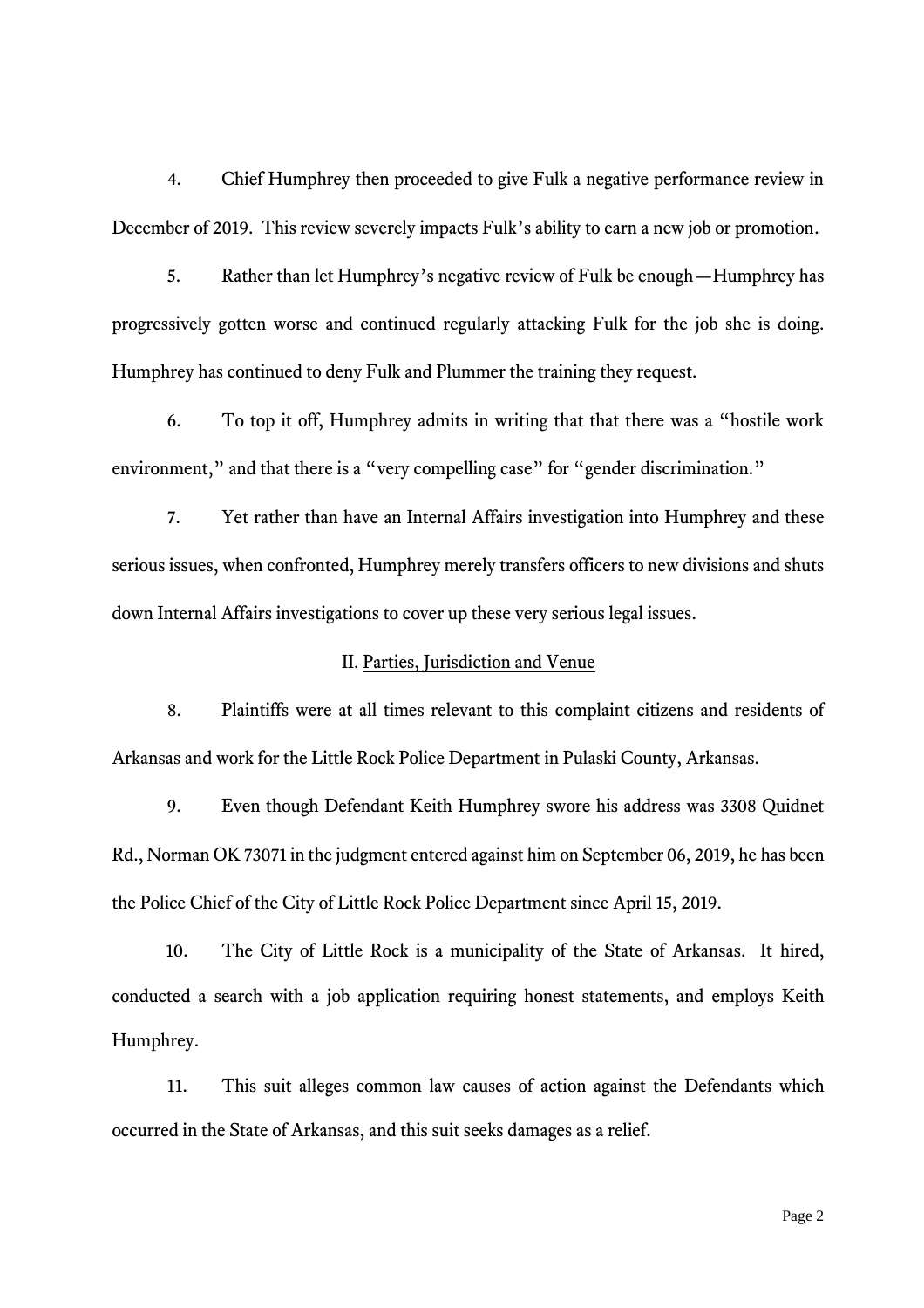12. The subject matter jurisdiction and venue are proper in Pulaski County Circuit Court.

13. The Defendants are subject to this Court's personal jurisdiction as well.

#### III. Facts Which Entitle the Plaintiffs to Relief

14. Plaintiffs work for Defendants.

15. Plaintiff Alice Fulk is an Assistant Chief. Plaintiff Cristina Plummer is a Lieutenant.

16. Cristina Plummer and Alice Fulk consistently receive excellent job performance evaluations for their work.

17. On April 19, 2019, Humphrey, through Assistant Chief Bewley directed that the Internal Affairs investigation into Starks' shooting of Blackshire be completed by the end of the weekend and to exclude Fulk from this process so that she would not know it was rushed.

18. Humphrey did not like that Fulk had friends in the department who, like her, would not cut whatever corner Humphrey demanded.

19. So on May 14, 2019, Humphrey confronted Fulk about Plummer's position, and Fulk responded that Humphrey should stop punishing Plummer for her association with Fulk.

20. On July 25, 2019, Fulk, along with Sgt. Tory Trammell and fellow Assistant Chief Hayward Finks testified that Charles Starks was denied rights under the Arkansas Civil Rights Act and that the investigation into Blackshire's shooting was rushed.

21. This testimony contradicted Chief Humphrey and cast his leadership in a bad light.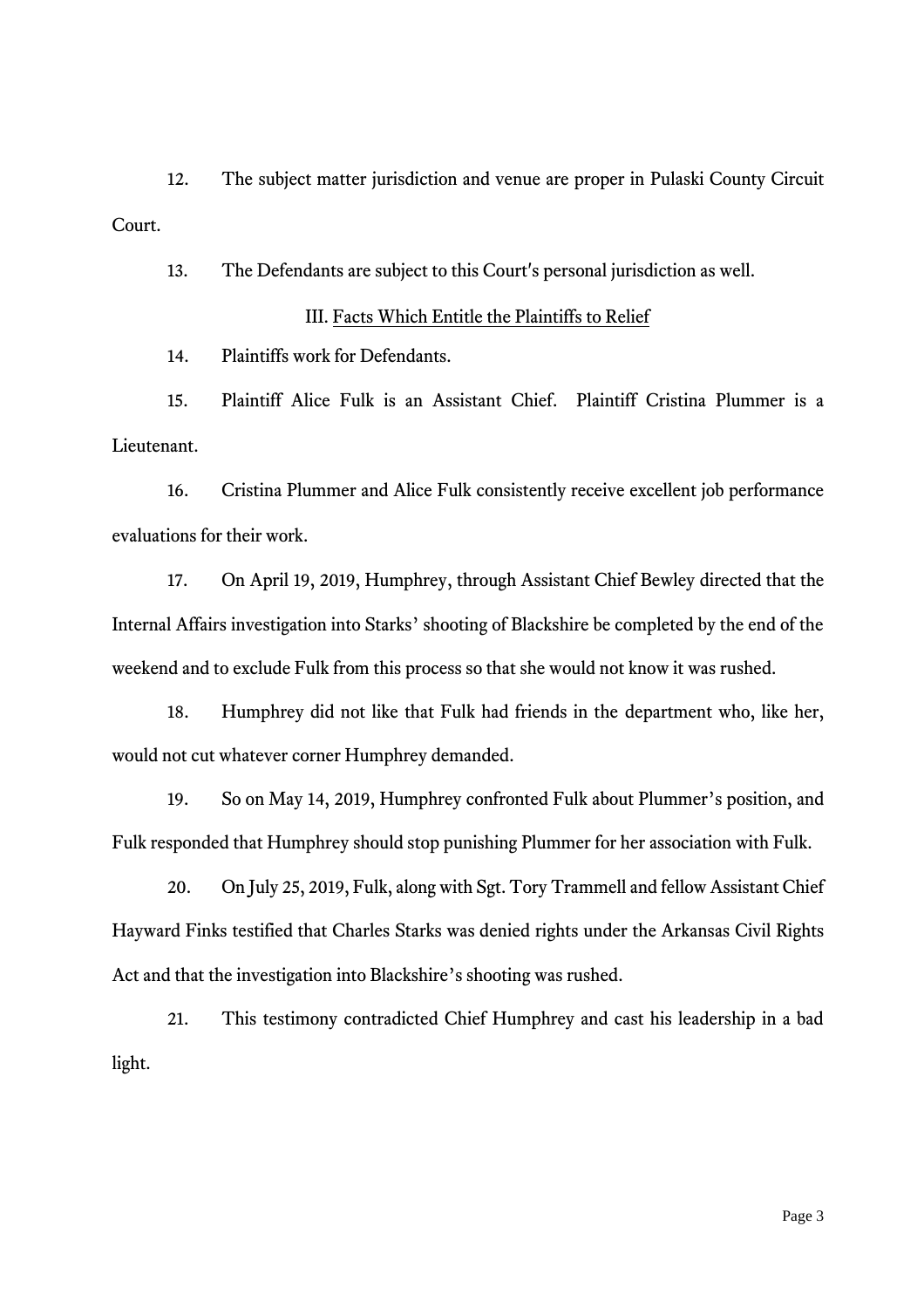22. The very next day on July 26, 2019, Chief Humphrey yelled at Fulk and closed off part of the command staff space that Fulk had traditionally used. Humphrey slammed doors in anger.

23. At a command staff meeting on August 20, 2019, Fulk was present when Chief Humphrey refused to initiate an Internal Affairs investigation into the Blackshire shooting and protests.

24. Instead, on August 30, 2019, Humphrey attempted to open an untruthfulness investigation against Plummer.

25. The environment in the command staff continued to deteriorate throughout the fall, including with the arrest of Director Richardson in October of 2019.

26. On October 4, 2019, Humphrey told Plummer that he heard of Fulk always takes care of her. Humphrey had previously told Fulk on May 14, 2019, that he wasn't going to allow Plummer to work for her in the Field Services Division.

27. Chief Humphrey then proceeded to give Fulk a negative performance review in December of 2019. In the review, Chief Humphrey saw fit to criticize Fulk's attire, when he himself frequently wore jeans to the office.

28. Further, Humphrey graded Fulk negatively for not completing a strategic plan, when in fact she had given exactly such a plan to City Manager Bruce Moore and the prior Chief.

29. Humphrey graded Fulk negatively for allegedly not acting decisively enough, but in fact it is Humphrey who acts impulsively, such as transferring two lieutenants via text and other haphazard personnel actions not according to policy or law.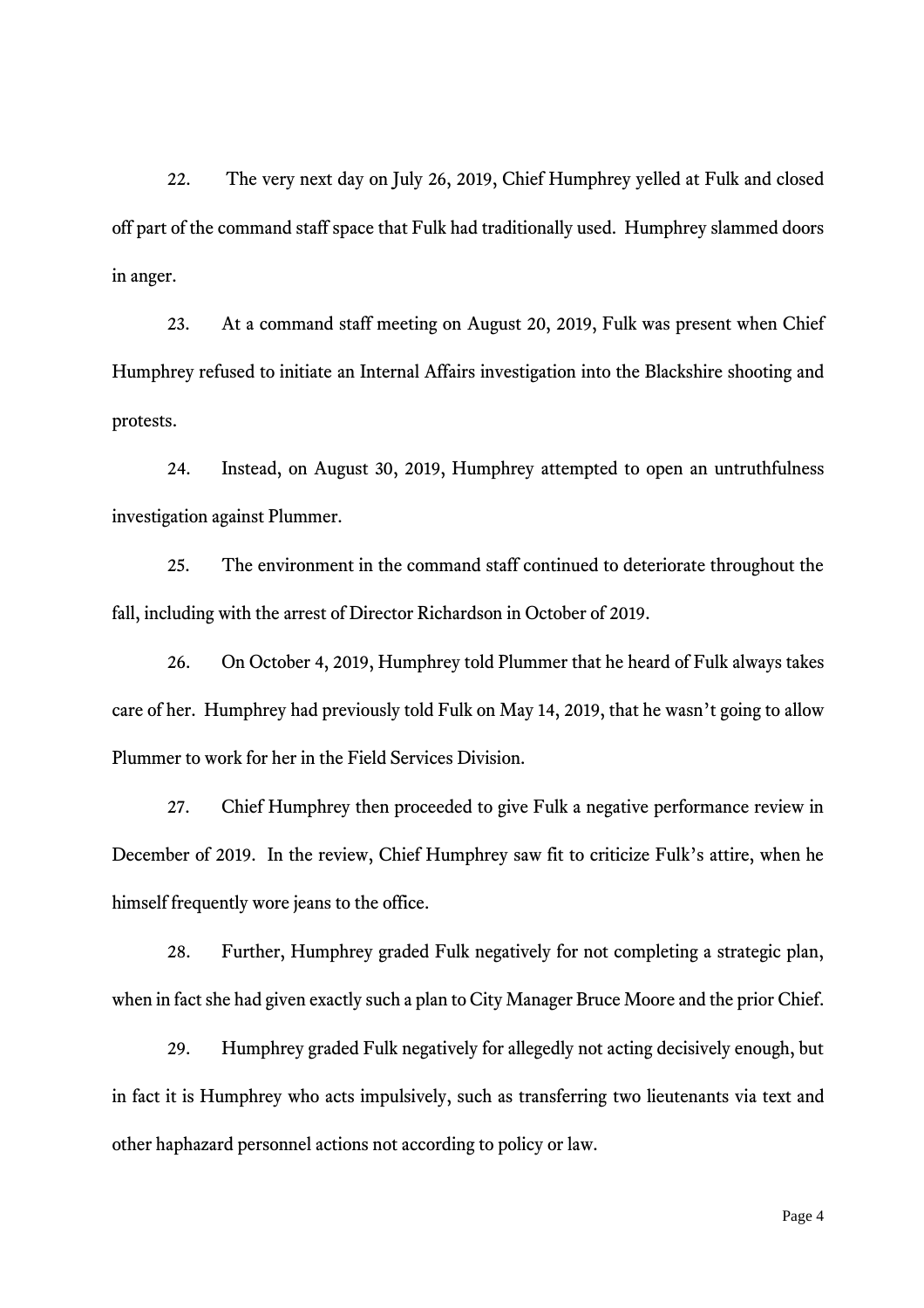30. Humphrey had never raised any of these supposed negative aspects about Fulk to her before this review.

31. This review severely impacts Fulk's ability to earn a new job or promotion.

32. Rather than let Humphrey's negative review of Fulk be enough, Humphrey has progressively gotten worse and continued regularly attacking Fulk for the job she is doing. Humphrey has continued to deny Fulk and Plummer the training they request.

33. Specifically, Humphrey has not allowed more than one person to attend the National Association of Women Law Enforcement Executives (NAWLEE) conferences in 2019 and 2020, yet approved five people to attend the National Organization of Black Law Enforcement Executives (NOBLE) conference in 2019 and two more to attend in 2020.

34. Humphrey denied Plummer attending the 2020 NAWLEE conference on the supposed rationale that she had attended before, but Humphrey approved those to attend NOBLE who attended last year.

35. On January 21, 2020, Alice Fulk's testimony about the Blackshire investigation was incorporated into the Circuit Court case made by Officer Starks in front of Judge Tim Fox.

36. When the issue of what to do about Starks and the concomitant questions of truthfulness were raised after Judge Fox's later contempt ruling and Judge McGowan's ruling in a case with Officer Drew Talbert, Humphrey stated that he did not give a damn about truthfulness.

37. For further example of Humphrey's disregard for the importance of honesty, Humphrey chose not to appeal Officer Drew Talbert's reinstatement where the issue for his discipline was untruthfulness.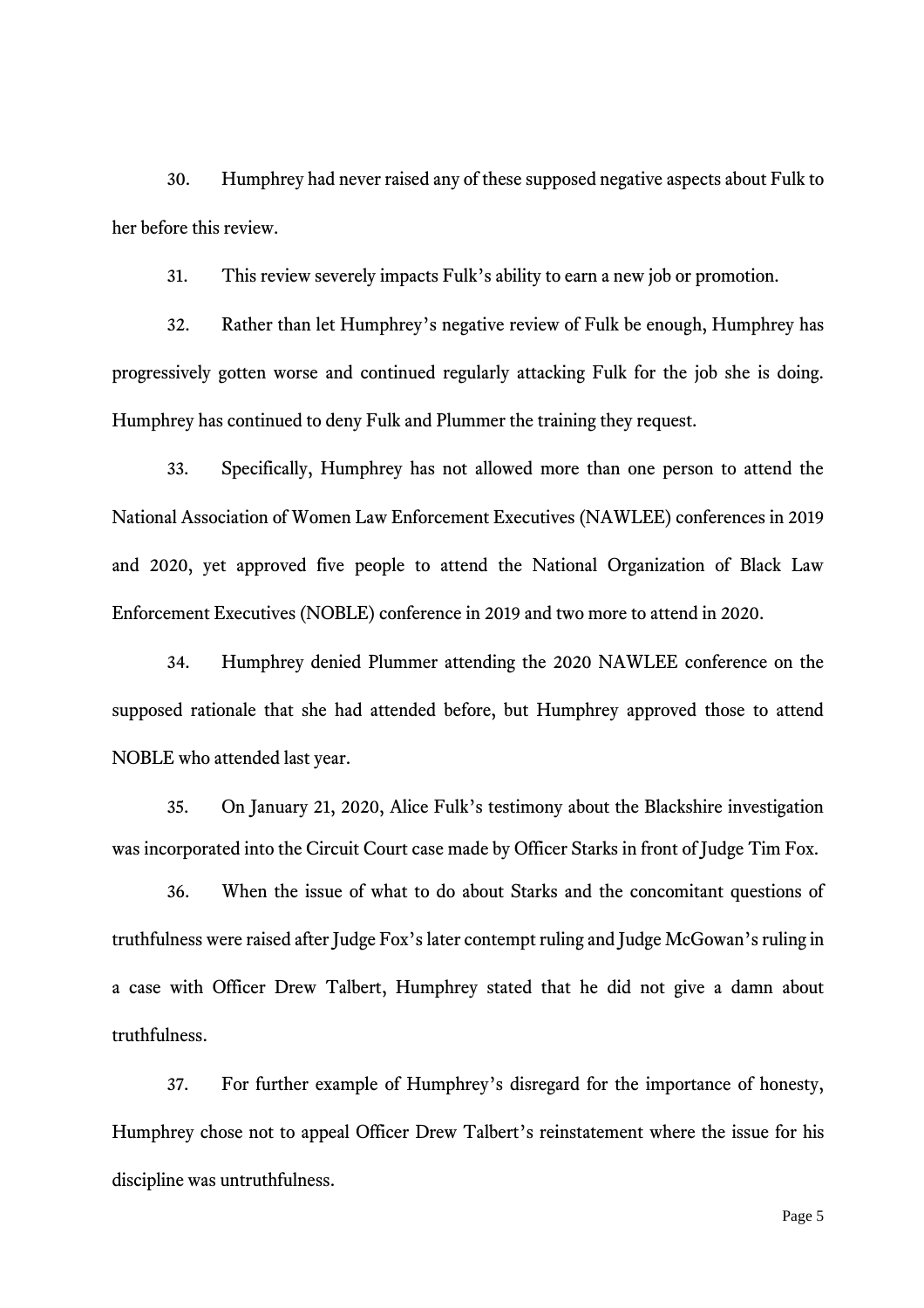38. To top it off, Humphrey went on to admit in writing that that there was a "hostile work environment," and that there is a "possible discrimination case" against the Department under his leadership.

39. In fact, on February 28, 2020, Humphrey wrote that a police department employee "has a very compelling case for both a hostile work environment and gender discrimination cases."

40. Rather than address what Humphrey admitted was a "very compelling case," or treat female employees the same as male employees, he merely transferred the female employee out of the division.

41. In another instance of Humphrey retaliating against others and covering up his culpability, on April 7, 2020, Humphrey's entire chain of command recommended no punishment against civilian female LRPD employee Kandice Hause regarding a minor paperwork issue.

42. However, the Internal Affairs investigation into the issue with Kandice Hause and others raised significant concerns about Humphrey's truthfulness.

43. Rather than adopt the chain of command's recommendation of no punishment, Humphrey directed that the Internal Affairs investigation be closed and not question his truthfulness, and punished Kandice House.

44. Further, Chief Humphrey again lashed out at Fulk accusing her of not fulfilling her promises made at a public forum.

45. On March 26, 2020, Humphrey again angrily yelled that people were supposedly out to get him, and that all those who didn't do exactly as he said should immediately quit.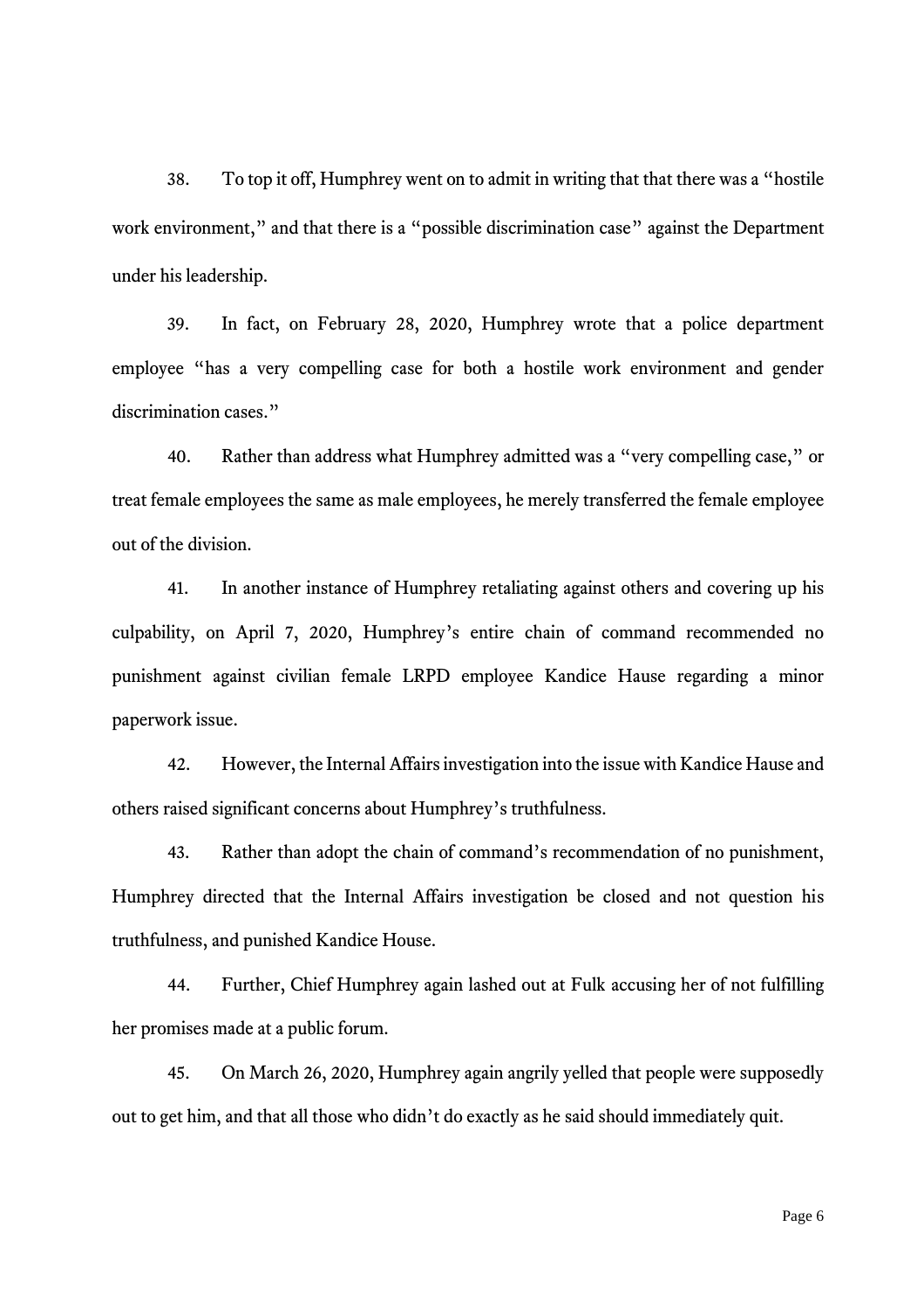46. In sum, Humphrey's campaign of retaliation was a direct and proximate result of the testimony given by Fulk, and was against the two Assistant Chiefs, Finks and Fulk who, not coincidently, had also applied for the Chief position Humphrey tenuously holds on to.

47. Overall, the retaliation, loss of training and disparate treatment resulted in the loss of income for Cristina Plummer and Alice Fulk.

#### IV. Theories of Recovery

48. Witness retaliation in violation of A.C.A. § 5-53-112. Alice Fulk testified lawfully and in good faith in the Charles Starks matter. She was a witness, whose sworn testimony in part formed the basis of the opinion issued by Judge Fox. As such, the protections of A.C.A. § 5-53-112 against "retaliation against a witness" for "anything lawfully done in the capacity of witness" apply.

49. Alice Fulk was damaged in the loss of earning capacity stemming from Humphrey's performance review of her and refusal to undertake Internal Affairs investigations that would demonstrate that Fulk told the truth and Humphrey did not.

50. In such circumstances, A.C.A. § 16-118-107 allows a "a civil action to recover damages based on the conduct."

51. Cristina Plummer and Alice Fulk have suffered irreparable harm to their reputation; they have suffered loss of income in the past and will continue to suffer loss of earning capacity in the future; and they have endured emotional pain and turmoil in the past and will continue to endure the same in the future. They are entitled to both compensatory and punitive damages from the Defendants as a result of the conduct alleged herein.

52. Retaliation in violation of the Arkansas Whistle-Blower Act, A.C.A. § 21-1-603. In Arkansas, "a public employer shall not take adverse action against a public employee because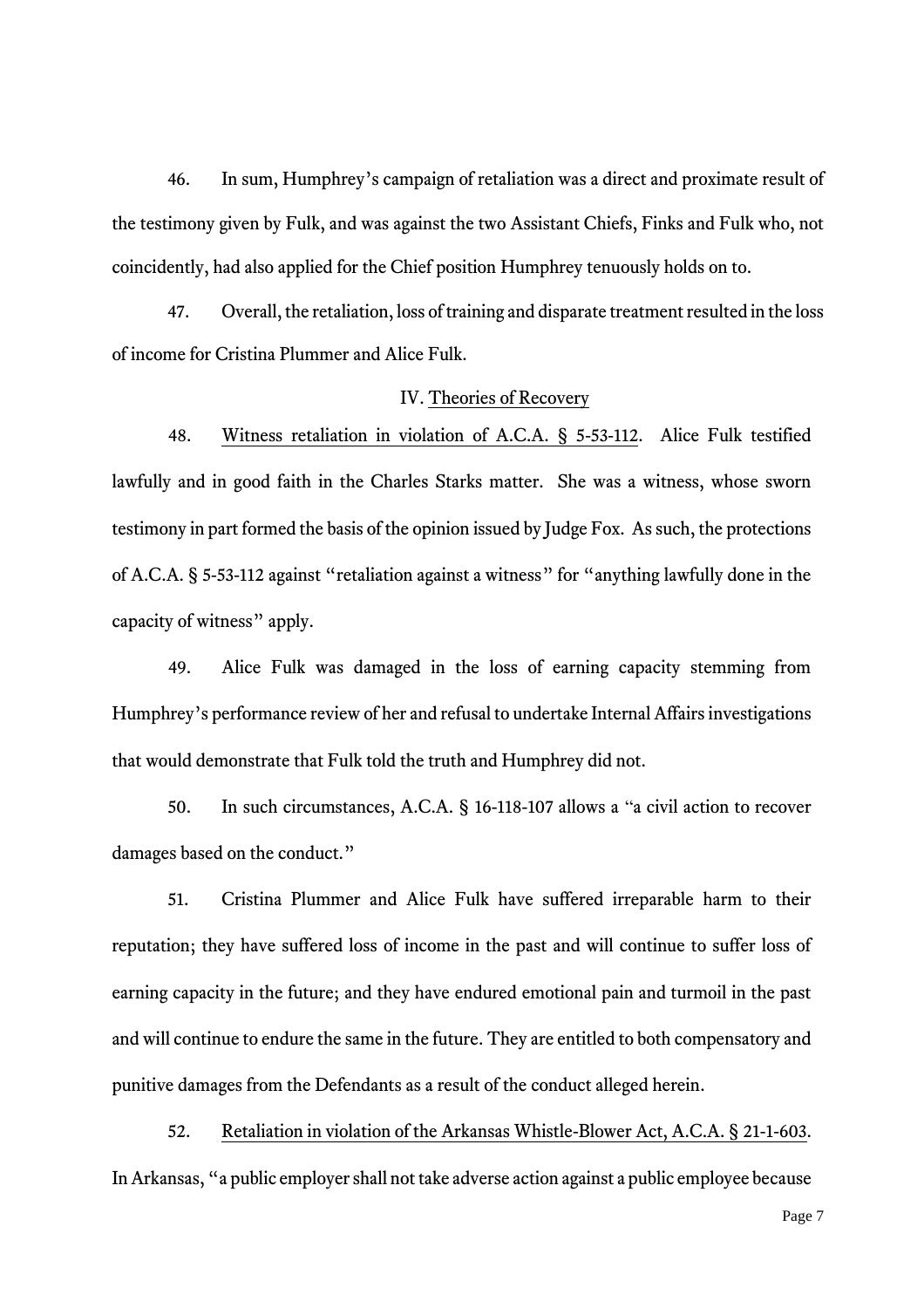the public employee communicates in good faith to an appropriate authority…a violation or suspected violation of a law, rule, or regulation adopted under the law of this state or a political subdivision of the state." *A.C.A. § 21-1-603*.

53. Alice Fulk testified in good faith that Charles Starks was denied rights under the Arkansas Civil Rights Act and that the investigation into Blackshire's shooting was rushed, which amounts to "violation of [the] law" under A.C.A. § 21-1-603.

54. As such, Defendants could not "take adverse action" against Fulk.

55. Alice Fulk was damaged in the loss of earning capacity stemming from Humphrey's performance review of her and refusal to undertake Internal Affairs investigations that would demonstrate that Fulk told the truth and Humphrey did not.

56. Further, Cristina Plummer and Alice Fulk have suffered irreparable harm to their reputation for Defendants' actions against them; they have suffered loss of income in the past and will continue to suffer loss of earning capacity in the future; and they have endured emotional pain and turmoil in the past and will continue to endure the same in the future. They are entitled to both compensatory and punitive damages from the Defendants as a result of the conduct alleged herein.

57. Discrimination and retaliation in violation of Arkansas Civil Rights Act of 1993, A.C.A. § 16-123-108. In Arkansas, it is "unlawful to coerce, intimidate, threaten, or interfere with any individual" or "discriminate" against them because "such individual in good faith made a charge, testified, assisted, or participated in any manner in an investigation, proceeding, or hearing" relating to the Arkansas Civil Rights Act.

58. It is also illegal to "discriminate" on the basis of "gender" under the Arkansas Civil Rights Act.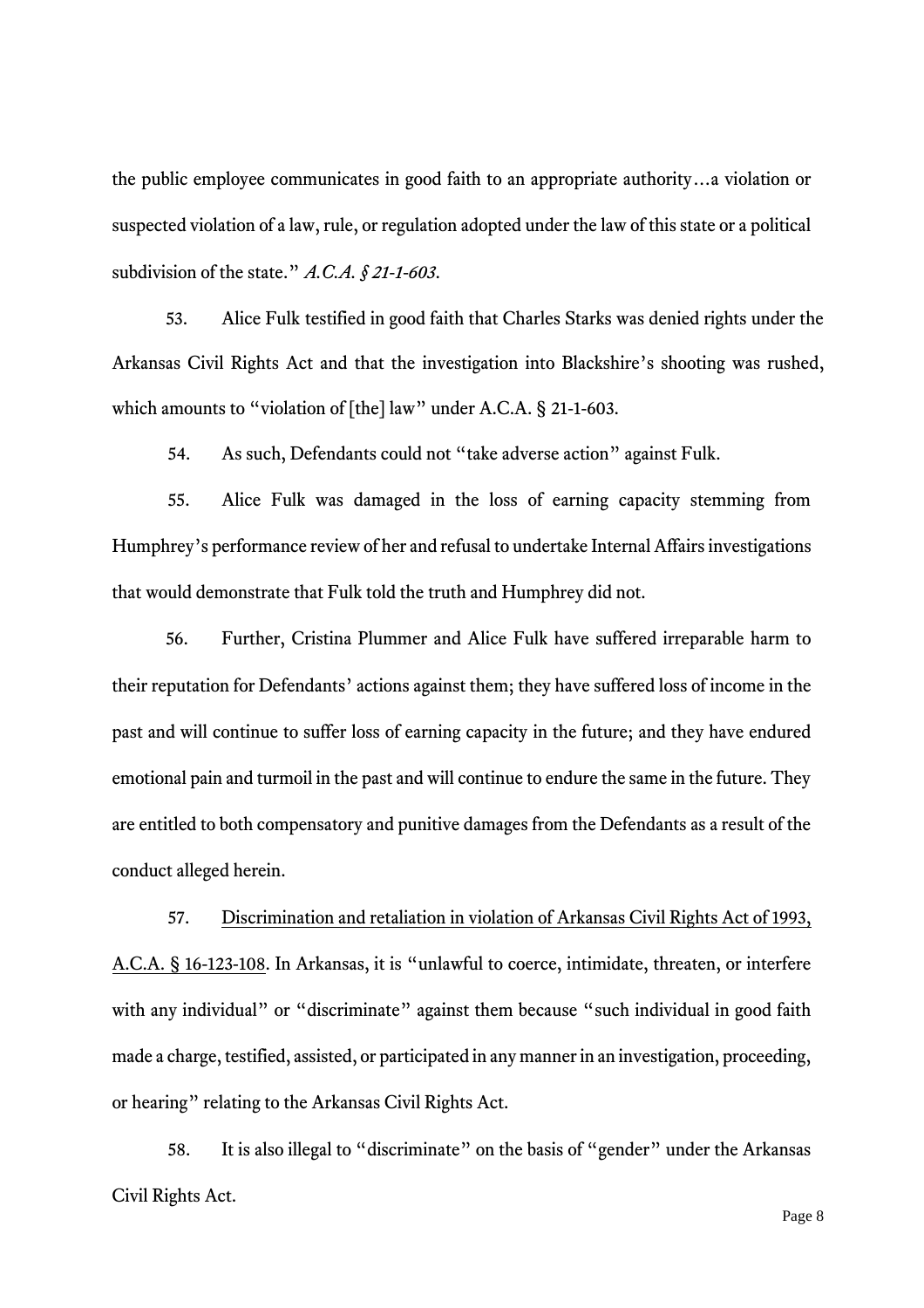59. Alice Fulk testified in good faith that Charles Starks was denied rights under the Arkansas Civil Rights Act and that the investigation into Blackshire's shooting was rushed, and Humphrey then interfered and discriminated against her and the other Plaintiff as a result.

60. Alice Fulk was damaged in the loss of earning capacity stemming from Humphrey's performance review of her and refusal to undertake Internal Affairs investigations that would demonstrate that Fulk told the truth and Humphrey did not.

61. Fulk's negative performance review and the denial of training was caused by the disparate treatment of Plaintiffs on the basis of their gender. The stated reasons for Fulk's review and the denial of training have no basis in fact, there is no legitimate non-discriminatory reason for these actions, any such proffered reason is pretext.

62. Fulk and Plummer have suffered loss of income due to training opportunities denied them.

63. Further, Cristina Plummer and Alice Fulk have suffered irreparable harm to their reputation for Defendants' actions against them; they have suffered loss of income in the past and will continue to suffer loss of earning capacity in the future; and they have endured emotional pain and turmoil in the past and will continue to endure the same in the future. They are entitled to both compensatory and punitive damages from the Defendants as a result of the conduct alleged herein.

64. Failure to train and supervise in violation of public policy. There is a wellestablished public policy in this State favoring the reporting of illegal activity, specifically due process violations. When Defendants refused training to Plaintiffs Cristina Plummer and gave a negative performance review to Fulk for Alice Fulk testifying truthfully about Humphrey's due process violations, it acted in violation of public policy.